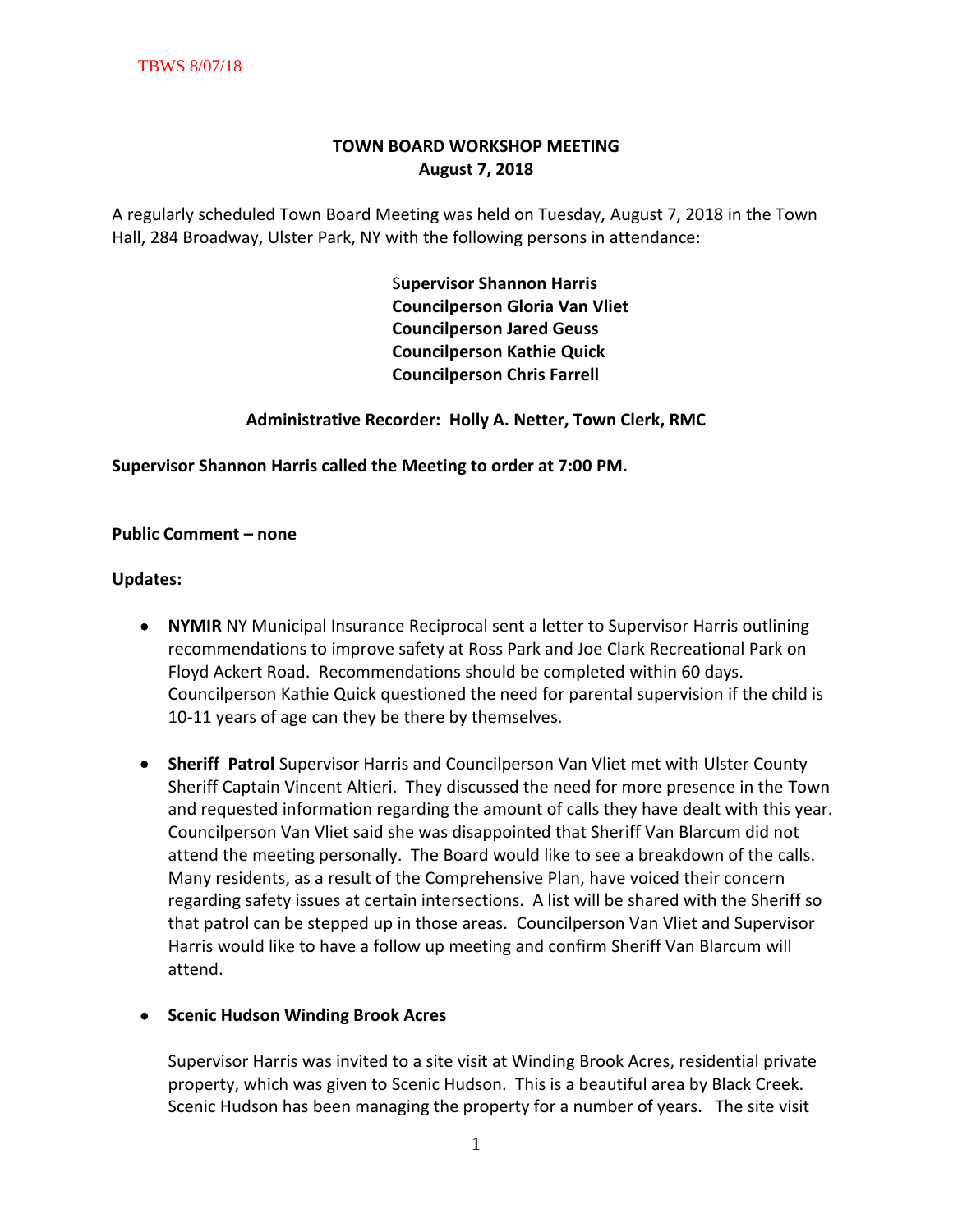inspired Supervisor Harris to think of a way to partner with Scenic Hudson. Scenic Hudson has basically been the property manager for the 12 acre private site. Scenic Hudson wanted to get out of the property management business and serve notice to all of the tenants to vacate. It is outside of Scenic Hudson's field to manage and develop the property. Residents want waterfront access, according to feedback received on the Comprehensive Plan Survey. Supervisor Harris asked if they would be interested in donating or gifting the parcel to the Town. They invited the Town to take a look at the site. Shannon put a proposal to them; there is a grant the Town could apply for to help them seek public input to see how the land should be used. Scenic Hudson said the timeline was too aggressive for them for where they are right now. She is hoping they will reconsider. The pool has been drained and several bungalows and structures on the property will be demolished. There is a building with historical significance that will be kept as well as one other house. All other structures and the main house will be demoed. Scenic Hudson explained by demolishing the structures, it will enable them to look at the land differently and see other opportunities. Although Scenic Hudson owns the property, Shannon said there was an overture for a partnership. Supervisor Harris will be virulent to ensure the community has input of whatever is done there.

### **Post Office**

The Post Office has negotiated a monthly rental of approximately \$1,800. The trailer has been delivered. At this time, the Post Office building has a handicap ramp and they are looking to electrify the trailer. The Town is helping them identify an electrician. The Town agreed to front the money to electrify the pole which is rotted and needs to be replaced. The Post Office will reimburse the Town 100%. Supervisor Harris is getting bids on that work. There was an agreement that everyone would be present so they could confer on the location of the trailer. However, the Post Office delivered the trailer without notice and was not placed where the Town had wanted. The trailer will need to be moved. There are not enough Post office boxes but mail will be handed out like in Ulster Park. The important thing is that the location is back in the community and will not be a long trek for residents to get their mail. Supervisor Harris keeps asking the Post Office for a time frame to no avail. Shannon feels the Town will handle the electricity issue faster than the Post Office building the ramp. Councilperson Geuss said the focus is on getting it functional as fast as we can. Councilperson Van Vliet asked about the use of the Ross Park bathrooms located at the basketball courts. They are not winterized and the Post office would like to use them. Town Clerk Netter advised that all parks are usually winterized hence, the water will be turned off by the end of October. Councilperson Guess said to have the bathrooms at Ross Park ready to go as soon as possible so the Post Office can be up and running. The Post Office will need to bring in the port a potty before the bathrooms are winterized at the end of October.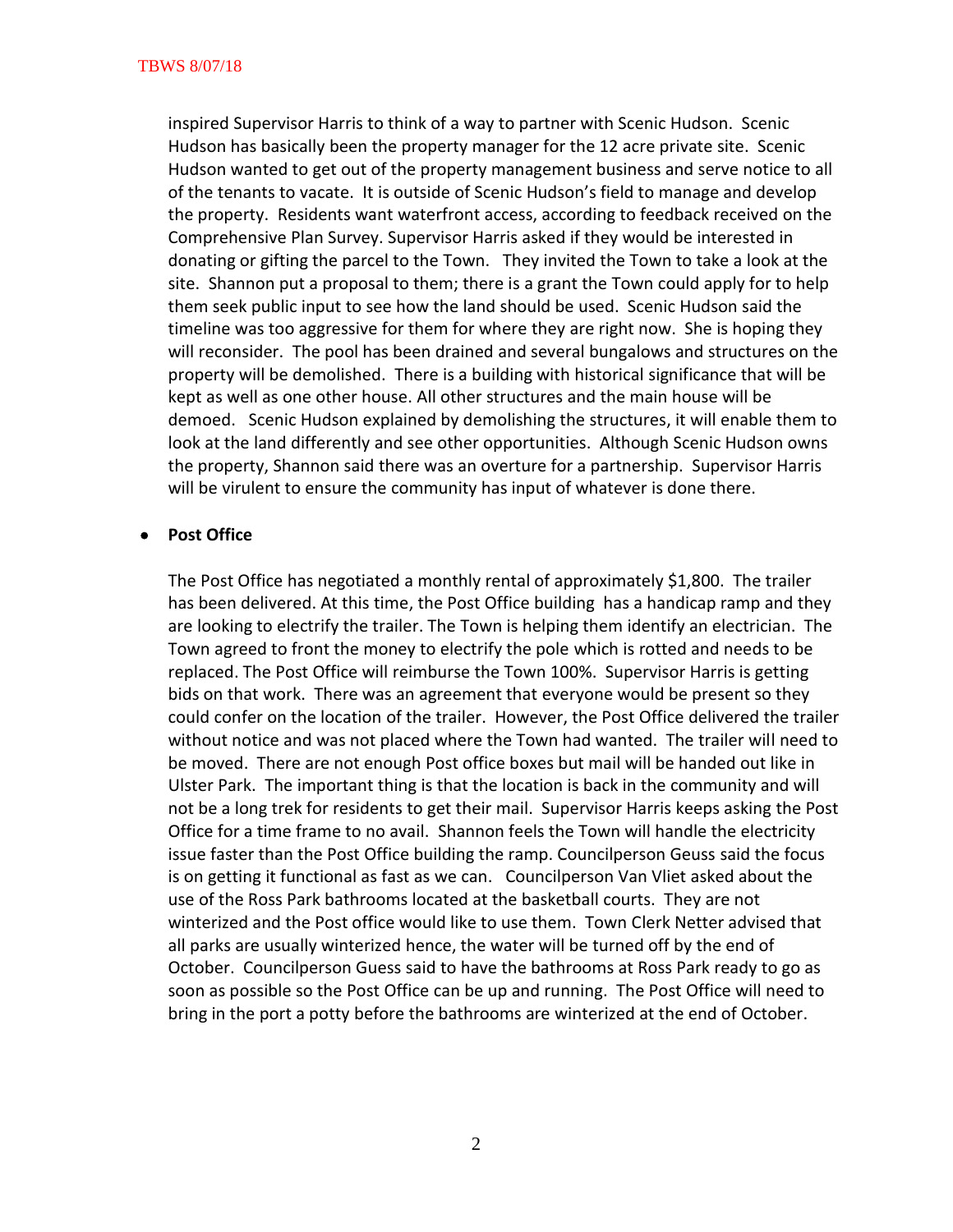## **Bridges of New York – Substance Use Recovery Center - Cabrini Property**

Karen Milazzo State Executive Director of Bridges of New York gave a lengthy presentation of the Bridges of New York Program and their proposal of using the former Cabrini Property. They plan to re-purpose the facility as a Substance Use Disorder Recovery Center for Ulster County residents, proximate counties and the Hudson Valley.

The core service to be offered would be an OASAS Full Part 820 service with stabilization, rehabilitation and reintegration with OASAS licensed bed capacity of up to 50 for both females and males. The stabilization element will offer a medically supervised length of stay for up to 30 days. Detoxification and Medication- assisted treatment are prime interventions for the chemically dependent opiate and alcohol-addicted individual. The Rehabilitation Element is optimally a length of stay from 30 days up to 9 months. The program is built on the Therapeutic Community Concepts and is a holistic approach to care. This program is implemented in three phases: Intensive substance abuse treatment, employment and community re-entry.

This program takes individuals in their last two years of their sentence and flips them into a work release program preparing the client to live successful clean lives. The recidivism rate is 15%. Councilperson Farrell asked how the percentage was calculated, the response was DOCS. He continued to ask several questions about the program and requested the statistics on emergency response. The Town's emergency services are volunteer based. Councilperson Geuss suggested to Karen she ask her Board to consider a PILOT to offset the strain on the emergency services since Bridges of NY is a not for profit organization.

The establishment of a new program in Ulster County will create approximately 30 employment opportunities for the Ulster County residents which will further enhance the area. The facility will have a 24/7 staff including security and clinical at all times. Karen mentioned Ulster BOCES and SUNY Ulster were willing to work with the individuals to prepare them to be job ready. Bridges of NY will not take individuals who are sex offenders or arsonists into the program.

# **RESOLUTION AUTHORIZING SUPPORT BY THE TOWN OF ESOPUS FOR THE JOHN BURROUGHS BLACK CREEK TRAIL IMPLEMENTATION**

**Whereas,** the Scenic Hudson, in partnership with the John Burroughs Association and Town of Llyod, is applying to New York State Office of Parks, Recreation and Historic Preservation (OPRHP) for a grant under the Environmental Protection Fund for the implementation of the John Burroughs Black Creek Trail to be located along the Black Creek between the Town Boundary and Hudson River, a site located within the territorial jurisdiction of this Board; and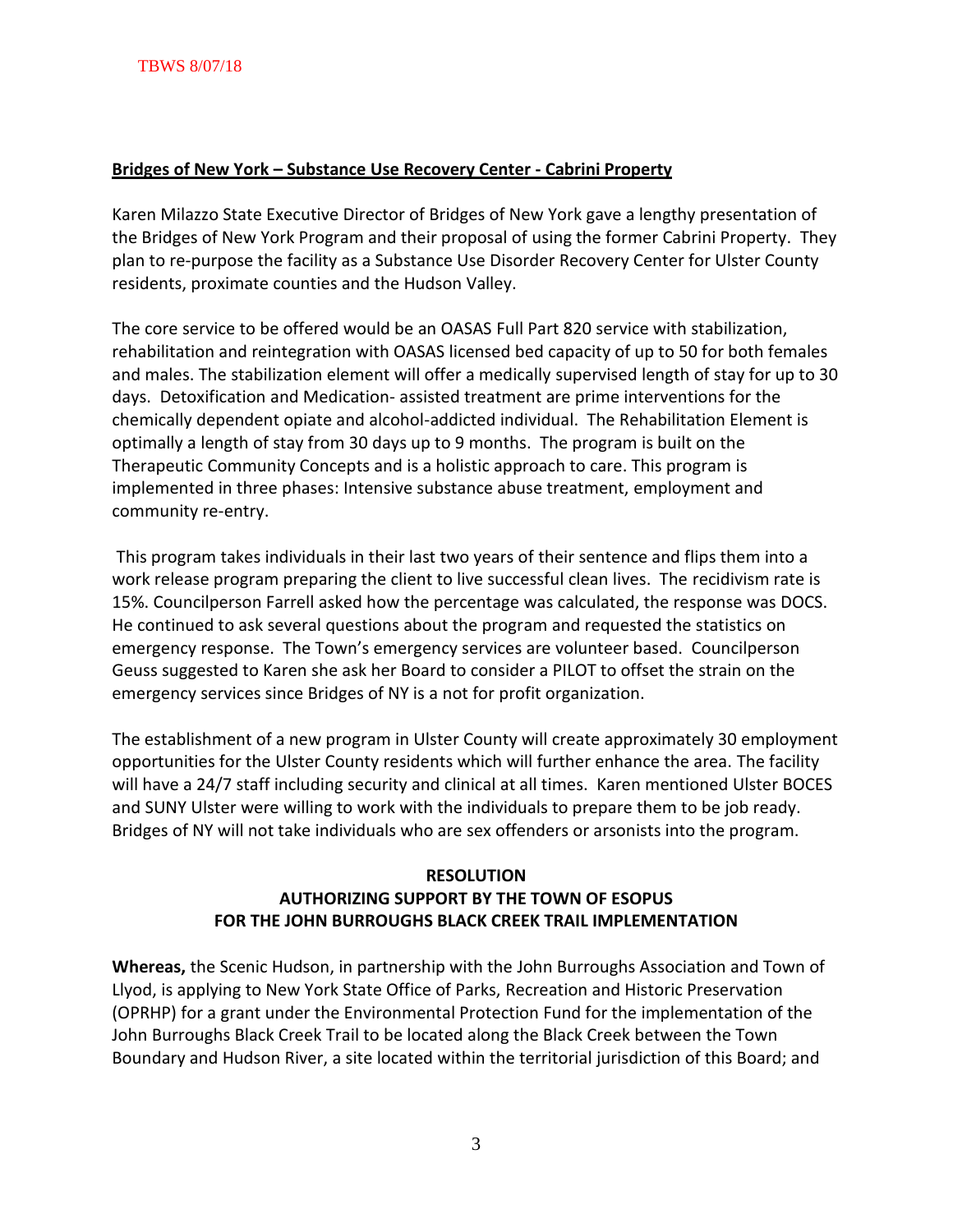## TBWS 8/07/18

**Whereas**, as a requirement under the rules of these programs, said not-for-profit corporation must obtain the "approval/endorsement of the governing body of the municipality in which the project will be located"; and

**Now, Therefore, be it resolved** on this day, August 7, 2018, that the Town of Esopus Board hereby does approve and endorse the application of Scenic Hudson, in partnership with the John Burroughs Association and the Town of Llyod, for a grant from the Office of Parks, Recreation and Historic Preservation (OPRHP) under the Environmental Protection Fund (EPF) for a park project known as John Burroughs Black Creek Trail Implementation and located within this community.

| <b>Resolution offered by:</b>  | <b>Councilperson Chris Farrell</b>   |            |
|--------------------------------|--------------------------------------|------------|
| <b>Resolution seconded by:</b> | <b>Councilperson Kathie Quick</b>    |            |
|                                | <b>Councilperson Gloria VanVliet</b> | <b>AYE</b> |
|                                | <b>Councilperson Kathie Quick</b>    | <b>AYE</b> |
|                                | <b>Councilperson Jared Geuss</b>     | <b>AYE</b> |
|                                | <b>Councilperson Chris Farrell</b>   | <b>AYE</b> |
|                                | <b>Supervisor Shannon Harris</b>     | <b>AYF</b> |
|                                |                                      |            |

### **RESOLUTION DULY ADOPTED**

\*\*The Supervisor was notified the day after the meeting this Resolution was passed that it was not needed.

# **TOWN OF ESOPUS RESOLUTION TO APPROVE GRANT APPLICATION FOR 2018-2019 JUSTICE COURT ASSISTANCE**

**BE IT RESOLVED,** by the Town Board of the Town of Esopus, in the County of Ulster, State of New York does hereby authorize the Supervisor to submit an application for the funding of security cameras for monitoring.

**WHEREAS,** any grant funding awarded may be used for any purpose having as its end enhancement of the justice courts' ability to provide suitable services to their respective communities.

**THEREFORE, BE IT RESOLVED,** that the Town may seek to execute any grant application necessary for the 2018-2019 Justice Court Assistance Program and for the purpose of oversight of all court operations and provision of appropriate means for the recording of court proceedings.

| Resolution offered by:  | <b>Councilperson Chris Farrell</b> |
|-------------------------|------------------------------------|
| Resolution seconded by: | <b>Councilperson Jared Geuss</b>   |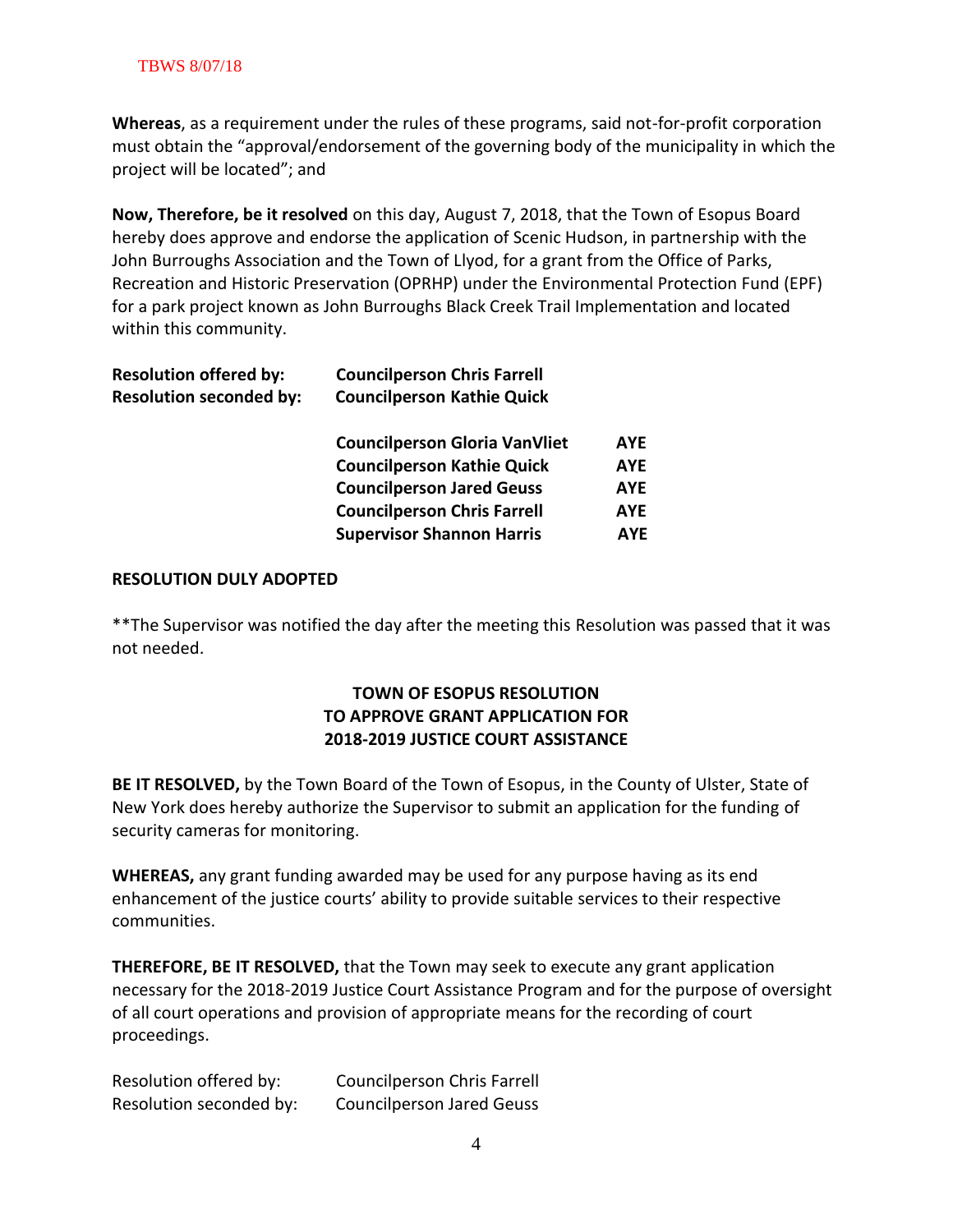| Councilperson Gloria VanVliet      | <b>AYF</b> |
|------------------------------------|------------|
| Councilperson Kathie Quick         | <b>AYF</b> |
| <b>Councilperson Jared Geuss</b>   | <b>AYF</b> |
| <b>Councilperson Chris Farrell</b> | <b>AYF</b> |
| <b>Supervisor Shannon Harris</b>   | AYF.       |

### RESOLUTION DULY ADOPTED.

# **RESOLUTION TO AUTHORIZE KELLAR KELLAR & JAIVEN LLP TO REPRESENT THE TOWN OF ESOPUS IN ANY TAX CERTIORARI AND LITIGATION**

**Be it Resolved,** by the Town Board of the Town of Esopus, in the County of Ulster, State of New York, as follows:

**Whereas** Paul Kellar, Esq of Kellar Kellar & Jaiven LLP was duly appointed as Attorney for the Town at the Organizational Meeting of the Town Board,

**Be it Resolved** that the Town Board authorizes Kellar Kellar & Jaiven LLP to represent the Town of Esopus in any tax certiorari petitions that may be brought against the Town as well as any litigation that may arise involving the Town of Esopus not covered by the Town's insurance policies.

Resolution offered by: **Councilperson Gloria VanVliet** Seconded by: **Councilperson Chris Farrell**

| <b>Councilperson Gloria VanVliet</b> | Aye |
|--------------------------------------|-----|
| <b>Councilperson Kathie Quick</b>    | Aye |
| <b>Councilperson Jared Guess</b>     | Aye |
| <b>Councilperson Chris Farrell</b>   | Aye |
| <b>Supervisor Shannon Harris</b>     | Aye |

RESOLUTION DULY ADOPTED.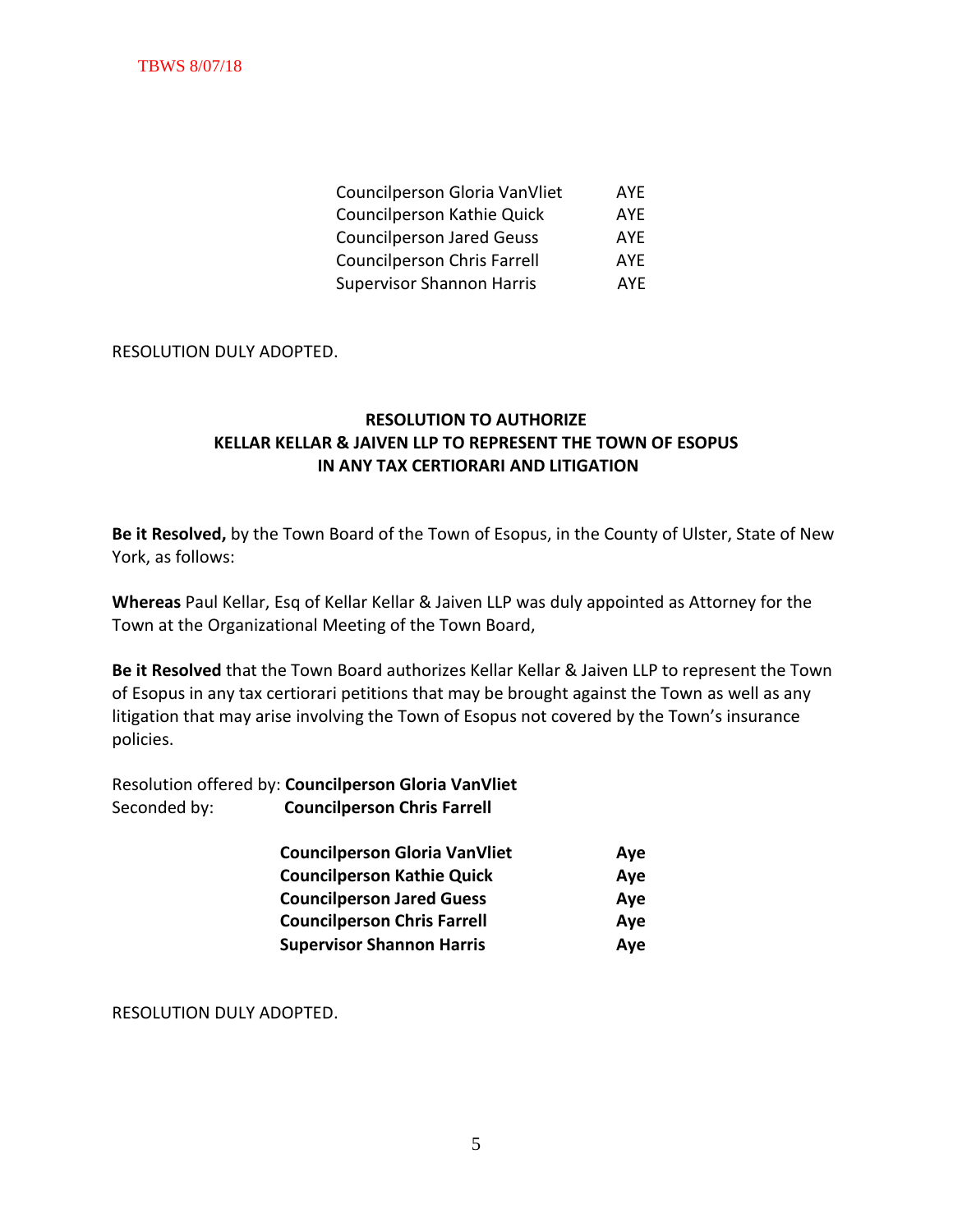# **TOWN OF ESOPUS RESOLUTION TO APPROVE THE PURCHASE OF A FREIGHTLINER TRUCK FOR THE HIGHWAY DEPARTMENT**

*Be it Resolved,* by the Town Board of the Town of Esopus, in the County of Ulster, State of New York the following:

*Whereas,* our Highway Superintendent, Michael Cafaldo, has submitted a request to purchase the following equipment, which was agreed by the Town Board at the 2017 Open Budget Meeting, 2019 Freightliner Model 108SD, VIN 1FVAG5FE2KHKD0398 - \$163,252.00 **Total Purchase Price: \$163,252.00** 

**PAYMENT TERMS** – 60 months or 5 YEAR TERM LEASE …………………………………………..\$36,070.23 PER YEAR

**THEREFORE, BE IT RESOLVED,** that the Town of Esopus Town Board authorizes the purchase of the one (1) 2019 Freightliner Truck Model 108SD with Dump Body, requested for the Town of Esopus Highway Department.

| Resolution offered by:  | <b>Councilperson Jared Geuss</b> |
|-------------------------|----------------------------------|
| Resolution seconded by: | Councilperson Chris Farrell      |

| Councilperson Gloria VanVliet      | <b>AYF</b> |
|------------------------------------|------------|
| Councilperson Kathie Quick         | <b>AYF</b> |
| <b>Councilperson Jared Geuss</b>   | <b>AYF</b> |
| <b>Councilperson Chris Farrell</b> | <b>AYF</b> |
| <b>Supervisor Shannon Harris</b>   | <b>AYF</b> |

#### RESOLUTION DULY ADOPTED

#### **Land Use Attorney – Law Offices of RODENHAUSEN CHALE, LLP -Victoria L Polidoro**

As a result of revitalizing the Comprehensive Plan the Town needs a land use attorney to assist with updating the Zoning Code. The law offices of RODENHAUSEN CHALE, LLP was recommended by four town and county planners. Supervisor Harris and Councilperson Geuss felt Victoria Polidoro, a member of the Law Office of RODENHAUSEN CHALE, LLP, had a good rapport with LaBerge and she would be able to serve the Town well. The overall cost of the update is unknown but it needs to be prioritized and can be controlled. The Comprehensive Committee will work with the planner and put together the law prior to taking it to the attorney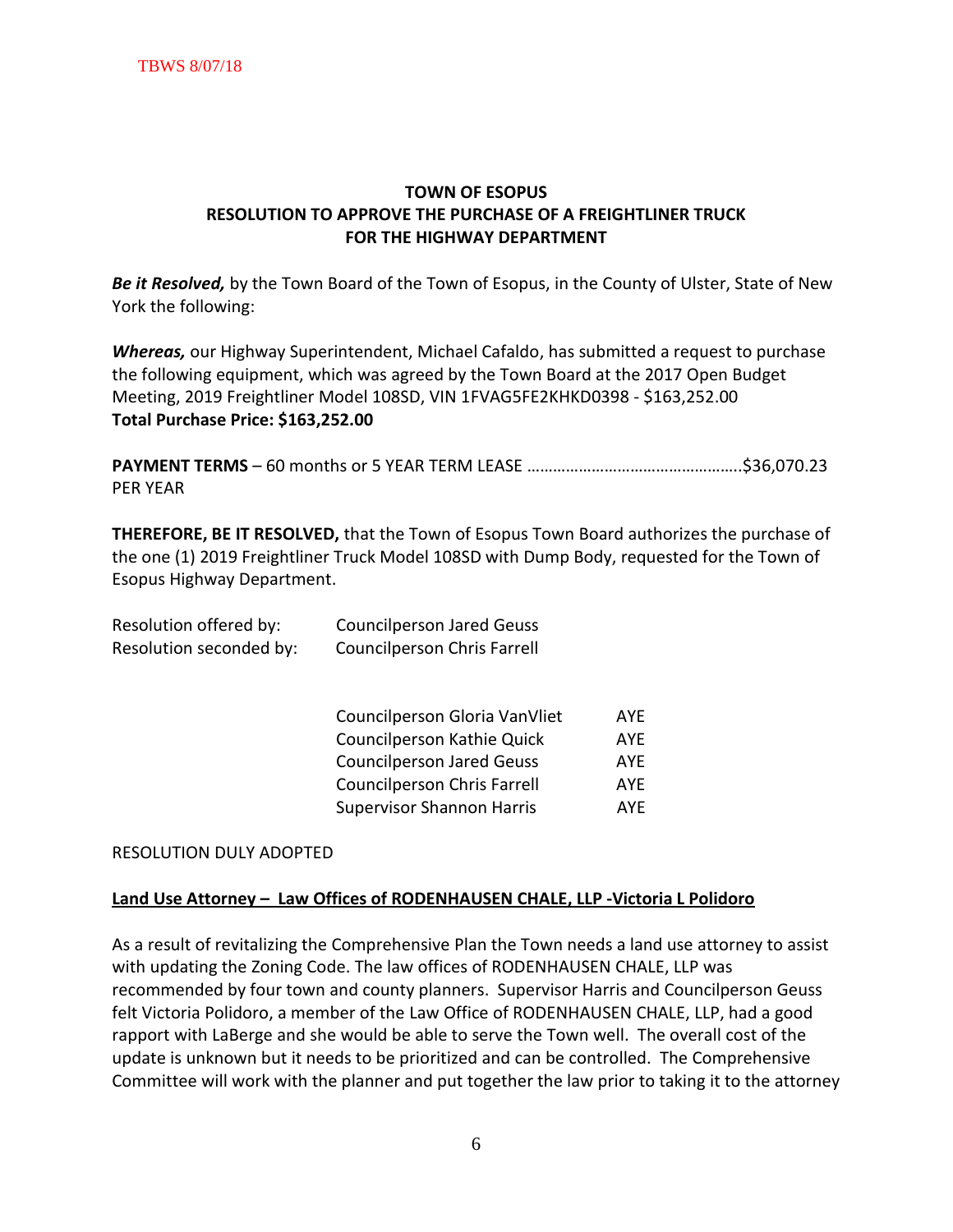to help with the cost. The attorney will not be sitting in on meetings unless they have a circumstance that warrants her attendance.

**A MOTION WAS MADE BY COUNCILPERSON GLORIA VAN VLIET TO AUTHORIZE SUPERVISOR HARRIS TO SIGN A RETAINER AND ENTER INTO AN AGREEMENT WITH VICTORIA POLIDORO TO SERVE AS SPECIAL COUNSEL FOR LAND USE AT THE RATE OF \$210.00 PER HOUR FOR ALL ATTORNEYS, \$175 PER HOUR FOR ALL LAW CLERKS AND \$75 PER HOUR FOR PARALEGAL TIME. SERVICES FOR LITIGATION COULD BE PROVIDED AT RATES DESCRIBED IN A SEPARATE PROPOSAL AS REQUESTED FOR SPECIFIC MATTERS. THE MOTION WAS SECONDED BY COUNCILPERSON KATHIE QUICK. ALL MEMBERS WERE IN FAVOR. MOTION CARRIED.** 

## **EXECUTIVE SESSION**

**A MOTION WAS MADE TO ENTER INTO EXECUTIVE SESSION BY COUNCILPERSON KATHIE QUICK AT 8:25 PM FOR THE PURPOSE OF DISCUSSING THE EMPLOYMENT HISTORY OF A PARTICULAR INDIVIDUAL. THE MOTION WAS SECONDED BY COUNCILPERSON CHRIS FARRELL. ALL MEMBERS PRESENT WERE IN FAVOR. MOTION CARRIED.**

**A MOTION WAS MADE TO COME OUT OF EXECUTIVE SESSION BY COUNCILPERSON CHRIS FARRELL AT 8:40 PM AND WAS SECONDED BY COUNCILPERSON GLORIA VAN VLIET. ALL MEMBERS PRESENT WERE IN FAVOR. MOTION CARRIED.**

**Action:**

**A MOTION WAS MADE BY SUPERVISOR HARRIS TO INCREASE THE HOURLY SALARY OF KRISTIN MCDERMOTT TO \$13.52 REPRESENTING 2 CYCLES OF A 2% INCREASE TO BRING HER SALARY AT THE LEVEL OF THE REST OF THE STAFF. THE MOTION WAS SECONDED BY COUNCILPERSON CHRIS FARRELL. ALL MEMBERS PRESENT WERE IN FAVOR. MOTION CARRIED.**

## **ADJOURNMENT**

**A MOTION WAS MADE BY COUNCILPERSON CHRIS FARRELL TO ADJOURN THE MEETING AT 8:42 PM. THE MOTION WAS SECONDED BY COUNCILPERSON KATHIE QUICK. ALL MEMBERS PRESENT WERE IN FAVOR. MOTION CARRIED.**

Respectively Submitted,

Holly A. Netter Town Clerk, RMC